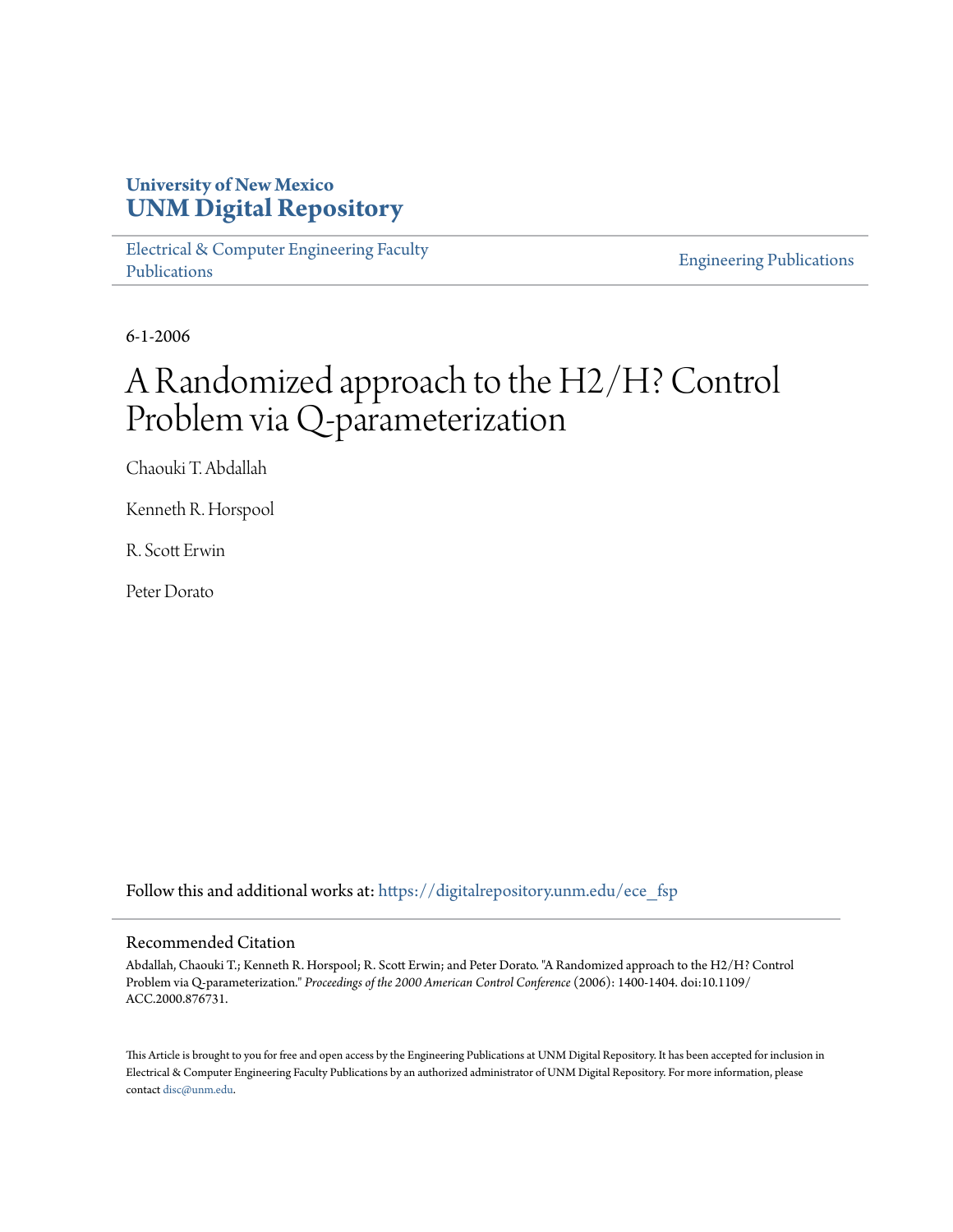## A Randomized approach to the  $H_2/H_{\infty}$  Control **Problem via Q-parameterization**

Kenneth R. Horspool

*The University* of *New Mexico, Albuquerque, NM 87131-1356 horspool@eece. unm. edu* 

R. Scott Erwin *Air Force Research Laboratory, Kirtland AFB, NM 8711 7-5776 erwinr@plk. af.mil* 

Chaouki Abdallah', and Peter Dorato *EECE Department The University of New Mexico, Albuquerque, NM 871 31 -1 356*  { *chaouki, peter} @eece.unm. edu* 

#### **Abstract**

In this paper we show that the mixed  $H_2/H_{\infty}$ control problem can be efficiently solved using randomized algorithms. Q-parameterization provides a mechanism to search over all stabilizing controllers, and thus gives us the ability to search for  $H_2$  minimizing controllers, while still providing stability robustness. Finally, we are able to show that we can get results comparable to a more traditional approach such **as** gradient search, but in addition, we can solve more complex problems. With very little modification, we are able to deal with multiple objectives, plant uncertainty, and fixed order controllers.

#### **1 Introduction**

The need for practical controllers to simultaneously satisfy multiple performance criteria has led to the investigation of multi-objective optimal control, combining two or more standard performance metrics into a single optimal synthesis problem. Examples of multi-objective optimal control problems include the  $H_2/H_\infty$  [1, 2, 3, 4],  $H_2/\mu$ , and  $H_2/L_1$  problems [5]. A common feature of such mixed-norm problems is the fact that the resulting optimization problem is nonconvex, so that the usual Riccati-equation-based solution techniques optimal control problem no longer apply. **As** a re-

sult, the control engineer is left with nonlinear programming techniques such **as** gradient search **[6],**  homotopy or continuation **[7],** or bilinear matrix inequalities [8].

Recently, however, it has been shown that many such nonconvex optimal control problems are in fact computationally intractable **[9],** and that the time required for any algorithmic solution scales in a non-polynomial fashion with the "size" or the problem. It was then proposed that randomized search techniques [10, 11] offer a practical alternative to designers faced with such nonconvex problems. By posing the question in a "soft" manner, i.e. by answering the problem in a probabilistic sense, randomized algorithms have been shown to yield solutions in a time that scales in a polynomial fashion with the problem size. In this approach, a search range for each optimization parameter is selected, and a weighting function for the combination of the multiple objectives is defined. **A** controller is then selected randomly according to a user-specified probability distribution (which turns out to be non-critical), and the multiobjective performance function is evaluated. The controller that minimizes the multiobjective performance is then declared the "solution" of the optimization process. It is important to note that the questions answered by randomized search techniques are relaxed versions of the more traditional approach, **as**  certain components of the multiobjective criterion that are traditionally considered "hard" constraints (i.e. closed-loop stability) may or may not be satis-

**<sup>&#</sup>x27;The research of C.T. Abdallah is partially supported by NSF** INT-9818312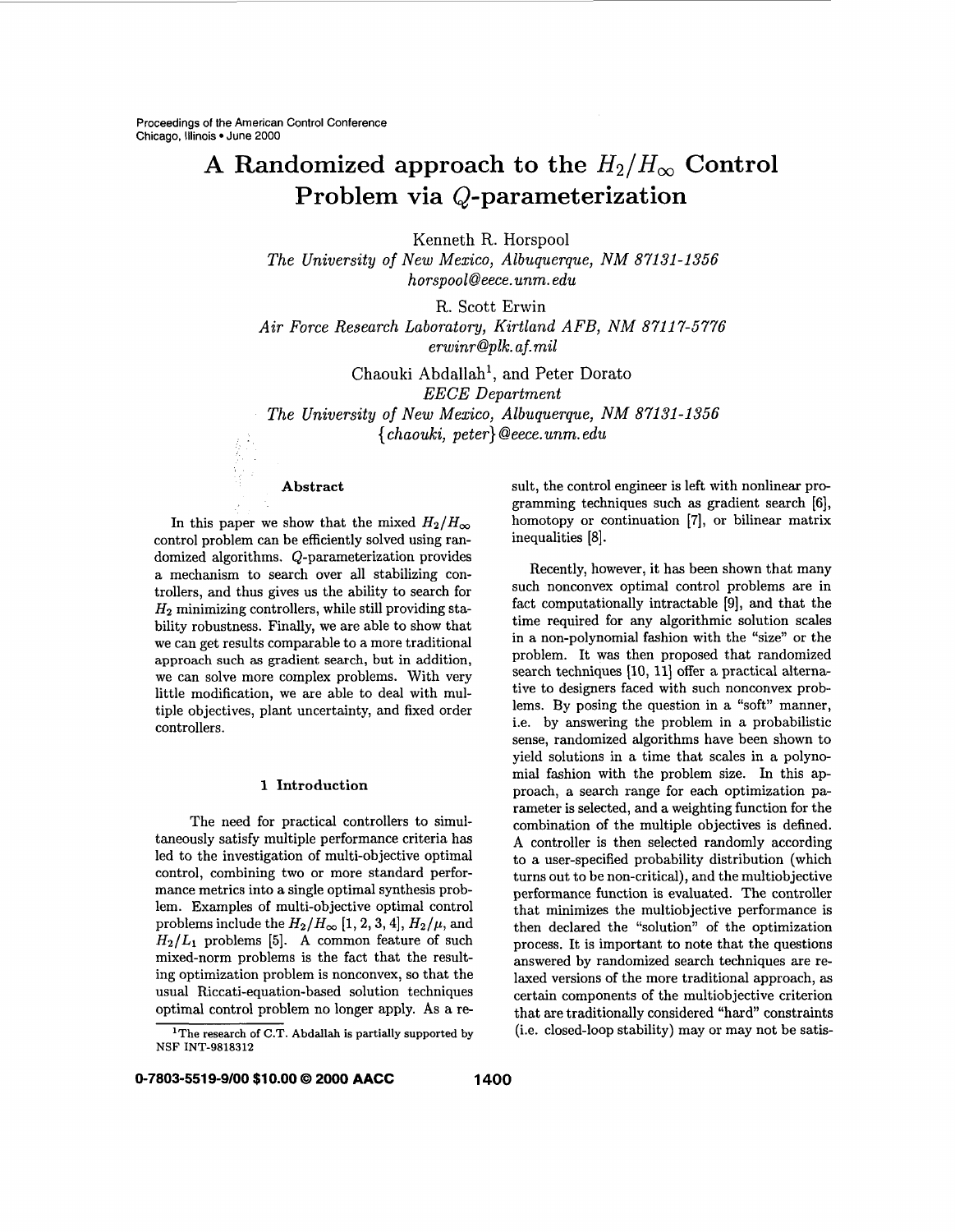fied by the "solution". Additionally, the "solution" cannot be claimed to be optimal, but rather that with high confidence, the probability of finding a better controller in the defined search space is less than a user-specified value.

This paper investigates the performance of randomized algortihms on problems with "hard" (e.g. internal stability) constraints, and the importance of the choice of parameter ranges in such cases. To illustrate these points, a randomized search algorithm is applied to the mixed- $\mathcal{H}_2/\mathcal{H}_{\infty}$  optimalcontrol problem, with specific emphasis on the importance of the search parameter range specification. This is similar to solutions obtained via numerical techniques such **as** gradient search over the set of Youla-Kučera (or  $Q$ ) parameterization of controllers. However, randomized algorithms can easily be extended to handle multiple performance objectives, and plant parameter uncertainty, while traditional methods can not.

The remainder of this paper is divided **as** follows: Section **2** contains a brief introduction to randomized search techniques, and presents an algorithm suitable for solving the mixed-norm  $\mathcal{H}_2/\mathcal{H}_{\infty}$  optimal control problem. Section **3** shows the difficulty of finding a search parameter range, and justifies the use of Q parameterization. We then briefly explain the Q parameterization **as** used in this paper. Section **4** presents a numerical example drawn from the literature *[5],* and provides a comparison of the results of the randomized search algorithm with previous work. Finally section *5* contains our conclusions and suggestions for future research.

#### **2 A** Randomized Search Algorithm **for**  Optimization

As noted in the introduction, randomized search algorithms have been proposed **as** a practical tool for solving computationally difficult controller synthesis problems [12, 10, 13, 14]. The algorithms offer several advantages over traditional numerical algorithms for the synthesis of nonconvex optimal controllers (e.g. homotopy, gradientsearch, bilinear LMI's), such **as:** polynomial scaling of solution time with problem dimension, applicability to nonsmooth/discontinuous objective functions, applicability to nonsmooth/discontinuous controller parameterizations, computational **re**quirements known *a priori,* Ccmputational burden comprised of independent function evaluations

(and thus may be performed completely in parallel), ease of incorporation of (direct) constraints on controller parameter values, ability to solve fixed order controller design problems, ability to solve fixed structure controller design problems, can eas**ily** deal with plant uncertainty, and can be made to minimize a function of multiple competing constraints.

This is not to imply that randomized search algorithms are not without their own problems. In particular, the performance on problems with "hard" constraints and the importance of the choice of parameter ranges to the overall performance are issues that have not been properly emphasized in the literature. These are questions that we seek to address.

The performance of a randomized search algorithm can be characterized by the type of solution produced by the algorrithm. This section, which closely follows **[12],** provides a summary of the characteristics of the algorithm used in later developments. Let *Y* be a given set,  $f: Y \longrightarrow \mathbb{R}$  be a measurable function, and define  $f^* \stackrel{\Delta}{=} \inf_{y \in Y} f(y)$ where  $\mathbb R$  is the set of real numbers, and inf = *in finum.* The following definition provides a precise statement of the characteristics of the output of a randomized search algorithm.

**Definition 1** *Suppose*  $f: Y \to \mathbb{R}$ , *W is a given probability measure on Y, and that*  $\alpha > 0$  *is a given number. A number*  $f_0 \in \mathbb{R}$  *is said to be a* Type 2 near minimum of  $f(\cdot)$  to level  $\alpha$ , *if*  $f_0 \geq f^*$ , *and, in addition,*  $W{y \in Y : f(y) < f_0} \le \alpha$ .

**As** noted in **[12],** this definition does not provide for any bound on  $|f_0 - f^*|$ .

An efficient randomized algorithm was proposed in **[12]** for the computation of this type of near minimum, and is restated here for completeness.

Algorithm **1** *Given: A probability W on Y, A measurable function*  $f: Y \longrightarrow \mathbb{R}$ , *A level parameter*  $\alpha \in (0, 1)$ , and A confidence parameter  $\delta \in (0, 1)$ .

*Then, choose an integer m such that* 

$$
m \ge \frac{\log(2/\delta)}{\log[1/(1-\alpha)]},\tag{1}
$$

*and generate independent identically distributed*   $(i.i.d.)$  samples  $y_1, y_2, \dots, y_m \in Y$  distributed ac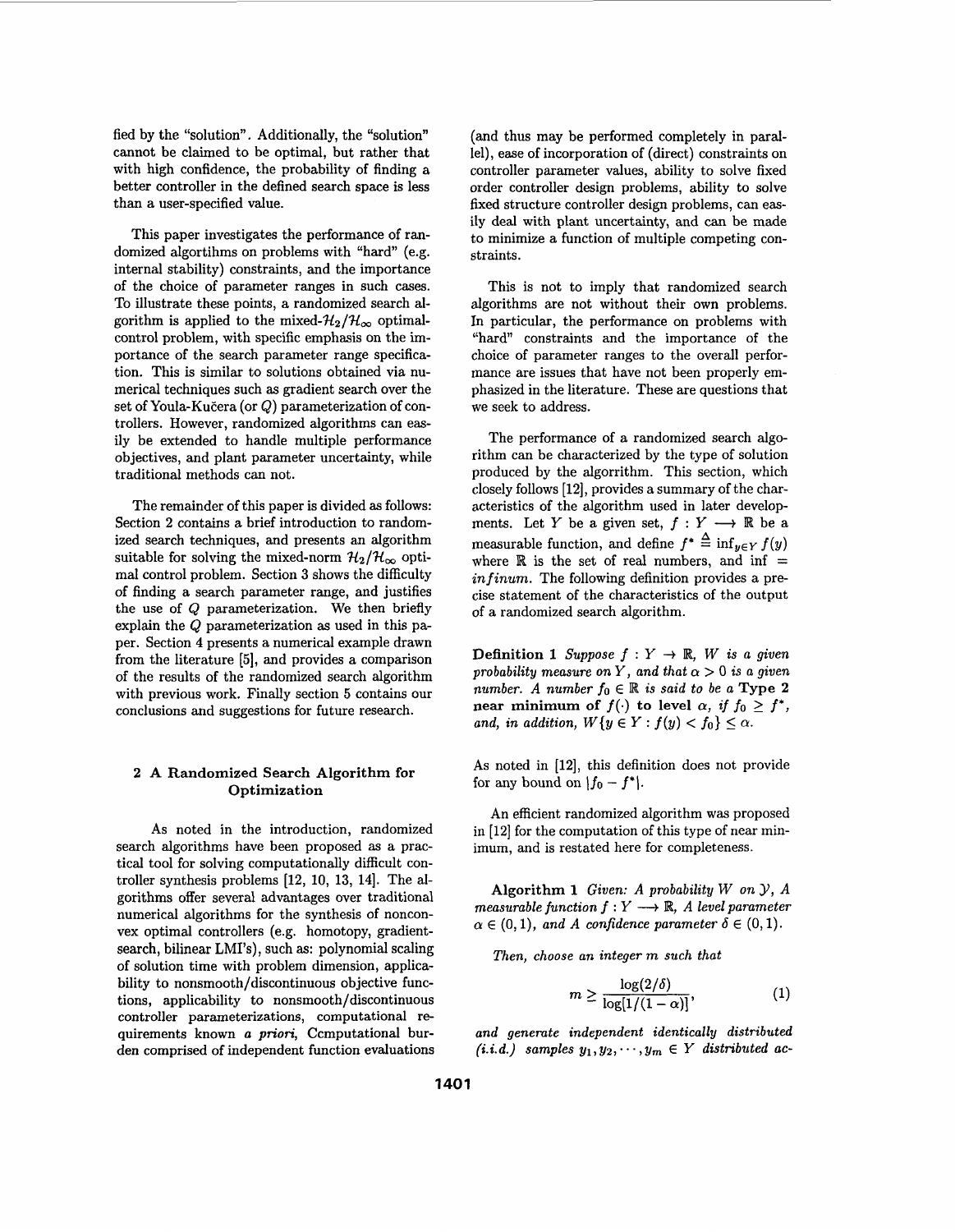*cording to W. Define,* **4 Numerical Example** 

$$
\bar{f} \stackrel{\Delta}{=} \min_{1 \leq i \leq m} f(y_i).
$$

*Then with confidence at least*  $1 - \delta$ ,  $\bar{f}$  *is a probably approximate near minimum of*  $f(y)$  *to level*  $\alpha$ ; *independent of W.* 

#### **3 Finding the Controller**

A general observation of the eigenvalue locations for the controller (when found using Riccatitype equations), is that they tend to lay in the same spectral region **as** those of the plant. Therefore we decided to randomly sample poles and zeros inside the semicircle of the left half plane, with radius equal to the largest magnitude of the open-loop plant G. Not too surprisingly, not one stabilizing controller was found using this method. **A** few trial and error values for different radius values, also did not yield a single stabilizing controller. Therefore, it it obvious that a more intelligent approach is needed.

It is well known that the set of all stabilizing controllers can be parameterized using Q parameterization (see for example [15]). Furthermore, if the conditions of the follwoing theorem are met, it is guaranteed that Q parameterizes all robustly stabilizing controllers. In the following, we use the notation on pages 288-290 of **[15]** 

Theorem: *Suppose a LTI plant G satisfies the assumptions in* [15],

- **1.** *There exists an admissible controller K(s) such that*  $||\mathcal{F}_{\ell}(G,K)||_{\infty} < \gamma$ . *(i.e.,*  $||T_{zw}||_{\infty} <$  $\gamma$ ) *if and only if* 
	- (a)  $\gamma > max(\bar{\sigma}[D_{1111}, D_{1112}], \bar{\sigma}[D_{1111}^*, D_{1121}^*]);$
	- (b)  $H_{\infty} \in dom(Ric)$  with  $X_{\infty} = Ric(H_{\infty})$
	- $\geq 0;$ <br>(c)  $J_{\infty} \in dom(Ric)$  with  $Y_{\infty} = Ric(J_{\infty}) \geq 1$ **0;**
	- (d)  $\rho(X_{\infty}Y_{\infty}) \leq \gamma^2$ .
- **2.** *Given that the conditions* **of 1.** *above are satisfied, then all rational internally stabilizing controllers K(s) satisfying*  $||\mathcal{F}_{\ell}(G,K)||_{\infty} \leq \gamma$ *are given by*

$$
K = \mathcal{F}_\ell(M_\infty, Q) \text{ for arbitrary } Q \in \mathcal{RH}_\infty
$$
  
such that  $||Q||_\infty \leq \gamma$ .

As an illustrative example of the utility of randomized search algorithms in solving nonconvex optimal control problems, we select a mixed  $\mathcal{H}_2/\mathcal{H}_{\infty}$  synthesis problem detailed in [5]. The problem represents the (simplified) SISO control of the longitudinal dynamics of an F-16 fighter, with the  $\mathcal{H}_2$  portion of the problem providing disturbance rejection and control energy minimization, while the  $\mathcal{H}_{\infty}$  constraint incorporates tracking performance and vector gain and phase margins. The mixed-objective plant is described by a three input-three output system, five-state linear time-invariant system, denoted

three output system, five-sta  
nt system, denoted  

$$
\begin{bmatrix} e \\ z \\ y \end{bmatrix} = P(s) \begin{bmatrix} d \\ w \\ u \end{bmatrix}
$$

where **y** denotes the measurement signals available for feedback, *U* represents the actuator command signals, *z* represents the  $(\mathcal{H}_2)$  performance signals of interest, *w* represents the  $(\mathcal{H}_2)$  exogenous disturbances, and d and e represent the  $(\mathcal{H}_{\infty})$  disturbance and performance, respectively. A realization for  $P(s)$  is given in [5] inputs or outputs,

We note that this nonconvex synthesis problem implicitly involves two "hard" constraints: closedloop internal stability and the satisfaction of a closed-loop  $\mathcal{H}_{\infty}$  constraint. Using traditional optimization algorithms such as gradient-search techniques to solve such problems, the user may start within a feasible set of controllers and constrain any search or continuation to remain within the feasible set. Alternatively, the user could attempt to parameterize the solution in such a manner that the constraints are automatically satisfied for any set of parameter values specified. This latter approach, while obviously preferable, is not always feasible, and therefore the former approach is generally the de-facto standard [5, 16].

Randomized search techniques provide an alternative avenue for attacking such problems, in that the constraints are assigned a weighting function and incorporated into the multiobjective cost function. The tendency of the algorithm to provide solutions that do or do not satisfy the constraints will then be proportional to 1) the weighting assigned to constraints relative to other costs in the multiobjective function, and **2)** the relative size of the set of parameter values that satisfy the constraints, to the size of the overall search volume. The first point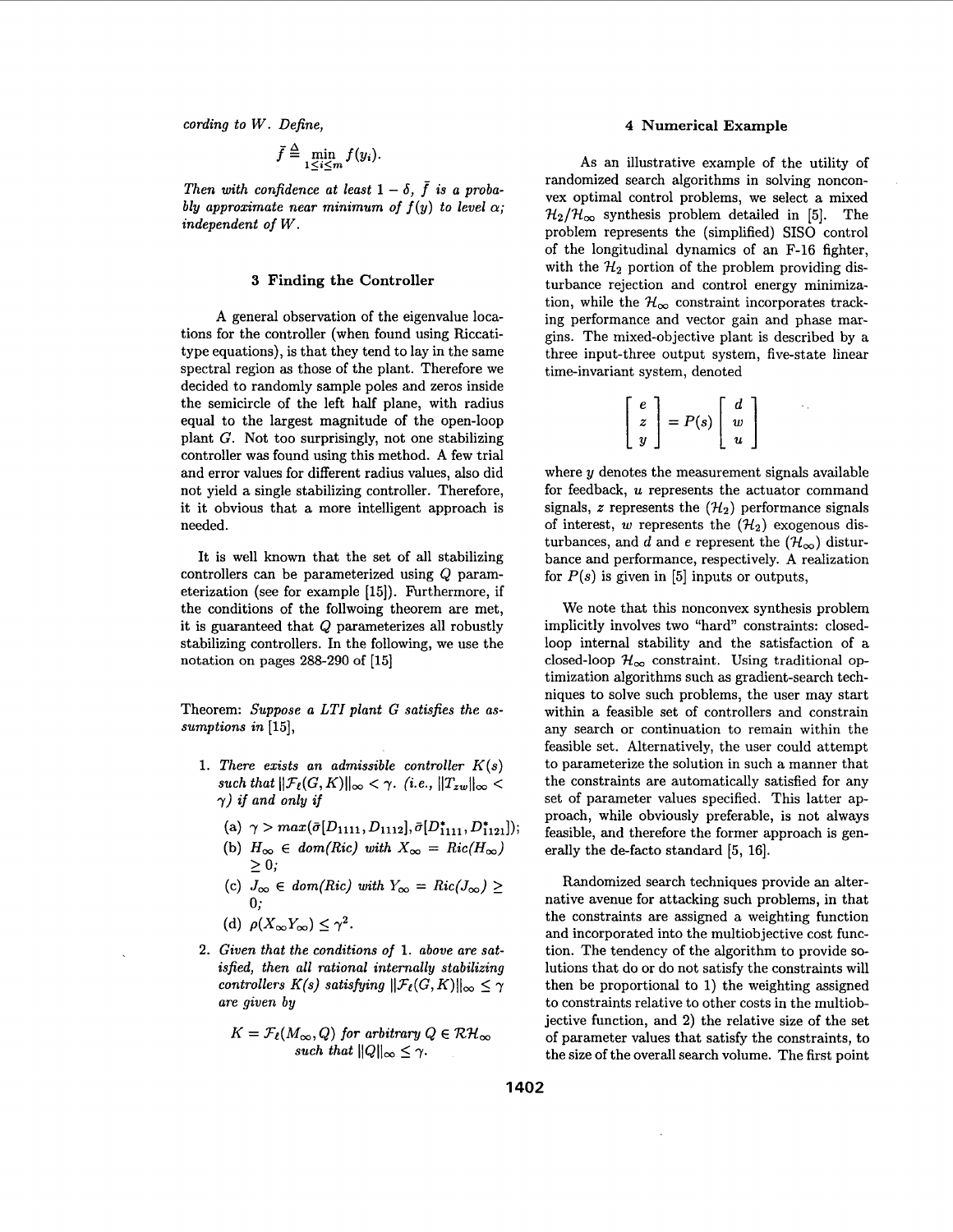implies that the algorithm can be directed to provide solutions that satisfy the constraints *ut the ezpense* **of** *performing optimization over other factors in the multiobjective cost,* while **2)** indicates that if the set of parameter values satisfying the constraint is relatively small compared with the overall search range, then Algorithm **1** may require a pathologically small value of  $\alpha$  in order to provide at least one sample value within the set.

**As** noted above, the elimination of constraints from nonconvex optimal synthesis problems is, in general, not feasible. But for the case of the mixed  $\mathcal{H}_2/\mathcal{H}_{\infty}$  problem, one may utilize the Youla-Kučera or &-parameterization to provide a set of controllers where both internal stability and closedloop  $\mathcal{H}_{\infty}$ -norm constraints are satisfied for any parameter values in a specified range. The randomized search algorithms may now be applied utilizing the space of stable transfer functions (Q-space) **as**  the search volume, with the guarantee that all sample values satisfy the "hard" constraints; all that remains is to evaluate the remaining objective criteria (i.e. the  $\mathcal{H}_2$  cost) to determine the probabilistic minimizer.

Following standard techniques [15], the  $\mathcal{H}_{2}$ - and  $\mathcal{H}_{\infty}$ -optimal controllers for the above example were computed via standard Riccati solution techniques, and the respective values of the  $\mathcal{H}_2$  and  $\mathcal{H}_{\infty}$  costs achieved by each are provided in Table **1.** The multiobjective problem is then to determine

$$
f(Q) = \arg\min_{K(s,Q)\in\mathcal{S}} ||G_{zw}(s)||_2
$$
 (2)  
subject to  $||G_{ed}(s)||_{\infty} < \gamma$ ,

where  $K(s)$  represents the controller,  $S$  is the set of all internally stabilizing controllers, and  $\gamma$  represents the desired level of  $\mathcal{H}_{\infty}$  performance. As noted in [5], the mixed  $\mathcal{H}_2/\mathcal{H}_{\infty}$  problem yields trivial solutions in the case of either a requested  $\mathcal{H}_{\infty}$ constraint lower than that achieved by the  $\mathcal{H}_{\infty}$ optimal controller (in which case there is no solution) or a requested  $\mathcal{H}_{\infty}$  constraint higher than that provided by the  $H_2$ -optimal controller (in which case the  $H_2$ -optimal controller is also the mixed  $\mathcal{H}_2/\mathcal{H}_{\infty}$ -optimal controller). To avoid this degenerate situation, a value of  $\gamma = 1.3$  was chosen as the desired level of  $\mathcal{H}_{\infty}$  performance.

Using this value of  $\gamma$ , a controller providing this level of  $\mathcal{H}_{\infty}$  performance was synthesized using the standard Riccati solution techniques, and this controller was utilized to provide a basis for a Qparameter representation of all internally stabiliz-

| Controller                               | $\overline{\mathcal{H}_2}$ Cost | $\mathcal{H}_{\infty}$ Cost |
|------------------------------------------|---------------------------------|-----------------------------|
| Optimal $H_2$ Controller                 | 0.3116                          | 178778                      |
| Optimal $H^\infty$ Controller            | 165.55                          | 1.284                       |
| Random Search (6 <sup>th</sup> order)    | 3.288                           | 1.284                       |
| $[5]$ $(\overline{4^{th}}\text{-order})$ | 0.4088                          | 1.490                       |
| $[5]$ $(8th-order)$                      | 0.4088                          | 1.281                       |

**Table 1:** Summary of Results

ing controllers satisfying  $||G_{ed}(s)||_{\infty} < \gamma$ . In order to avoid feedthrough terms in the resulting controller  $K(s)$  (and therefore a singular  $\mathcal{H}_2$  cost), it is necessary that Q-parameters used for the randomized search algorithm be strictly proper. The specific parameterization utilized in this paper is given by

$$
Q(s) = \frac{a}{s+b},\tag{3}
$$

subject to

$$
||Q(s)||_{\infty} < \gamma \tag{4}
$$

where  $a,b$  are uniform in  $(0,1]$ . Note that a  $K(s)$ resulting from  $(3)$  will be  $6<sup>th</sup>$ -order, in general.

With the parameterization given above, it remains to determine the confidence parameter  $\delta$ , the level parameter  $\alpha$ , and the probability distribution *W* in order to apply Algorithm **1.** For the results of this paper, a uniform distribution *W*  was chosen, with confidence parameter  $\delta = 0.001$ (yielding confidence **0.999),** and level parameter  $\alpha = 0.001$ . Thus, the required number of sample parameter values in **(1)** is **7597.** The central  $\mathcal{H}_{\infty}$  controller  $(Q = 0)$  used as the basis for the Qparameterization yields an 312 cost of **165.6** with an  $\mathcal{H}_{\infty}$  cost of 1.28. As shown in Table 1, the randomized search algorithm utilizing **7597** samples yielded a mixed  $\mathcal{H}_2/\mathcal{H}_{\infty}$  optimal controller with an  $\mathcal{H}_2$  cost of 3.29 an  $\mathcal{H}_{\infty}$  cost of 1.28.

#### **5 Conclusions**

This paper has shown that by use of a suitable parameterization, the problem of synthesizing controllers that minimize a closed-loop  $\mathcal{H}_2$ -norm subject to satisfying a closed-loop  $\mathcal{H}_{\infty}$ -norm constraint can be solved using randomized search algorithms. **A** numerical example drawn from the literature was presented, and the results of the approach compared with those from previous research utilizing more traditional gradient-search